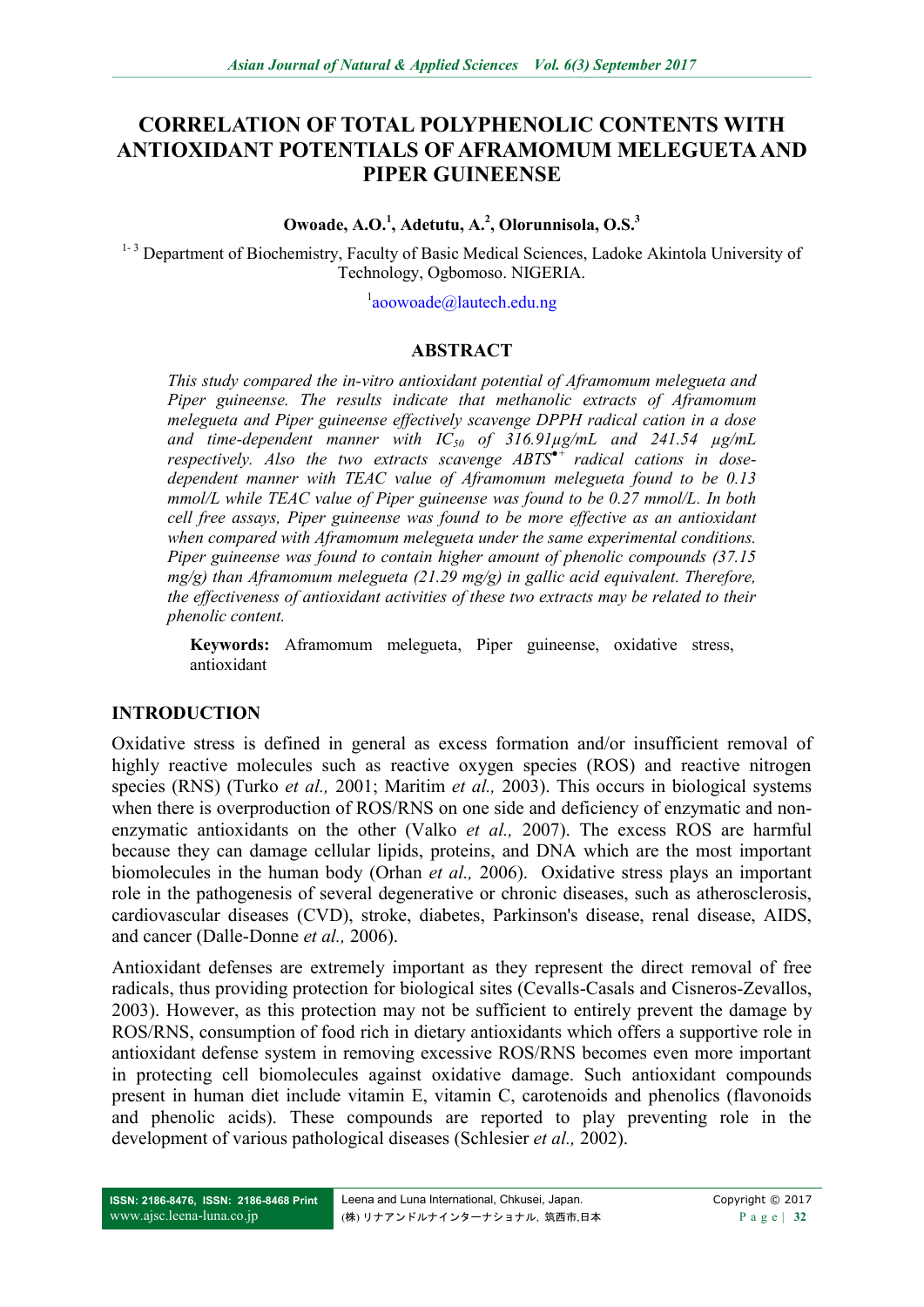*Aframomum melegueta* and *Piper guineense* are two medicinal plants which their seeds are regularly added to food as seasoning and spice (Ilic *et al.,* 2010; Van Andel *et al.,* 2012; Ekanem *et al.,* 2010). *Aframomum melegueta* (*A. melegueta*) (family Zingiberaceae) is commonly known as Alligator pepper. In traditional medicine, the extract of the seed is used to relieve stomachache, diarrhoea, and inflammatory disorders (Ilic *et al.,* 2010; Gbolade, 2012). Several experimental evidences have shown that *A. melegueta* may exert antioxidant and antibacterial effects (Gabriel *et al.,* 2003; Ogbonna *et al.,* 1998) neuroprotective potentials (Adefegha and Oboh, 2012) and manage erectile dysfunction (Mbongue *et al.,* 2012). On its part, *Piper guineense* (*P. guineense*), commonly named African black pepper is a plant of the family of Piperaceae. It has culinary, medicinal, cosmetic and insecticidal applications (Arong *et al.,* 2011). In folk medicine, it is used in the treatment of rheumatism and bronchitis (Sofowora, 2008), cough, stomach disorder, intestinal diseases and gonorrhoea (Mensah *et al.,* 2008), obstetrics and fertility enhancement in women (Mbongue *et al.,* 2005), control of weight/obesity (Mba, 1994), the seeds as an aphrodisiac (Mbongue *et al.,* 2005) and in the treatment of mental illness (Odugbemi, 2008).

Although *A. melegueta* seeds have been shown to contain alkaloids (piperine) and essential oils (gingerol, shagaoland paradol) (Ajaiyeoba and Ekundayo, 1999; Ilic *et al.,* 2010), while *P. guineense* extracts has also been shown to contain numerous compounds such as alkaloids, sterols, lignans and amides (Noumi *et al.,* 1998). Till date, work that examine the phenolic content as well as determine contributory role played by phenolic compounds to the antioxidant effects of *A. melegueta* and *P. guineense* are scanty

Therefore in the present study, attempt was made to compare the total phenolic content of *A. melegueta* and *P. guineense* methanolic extracts as a basis for the *in vitro* antioxidant potential of the two extracts.

# **MATERIALS AND METHODS**

## **Reagents**

6-Hydroxy- 2,5,7,8 tetramethylchroman-2-carboxylic acid (Trolox), 2,2-Diphenyl-1 picrylhydrazyl (DPPH), 2,2-azino-bis(3-ethylbenzthiazoline-6-sufonic acid) ABTS, Gallic acid, thiobarbituric acid (TBA), were obtained from Sigma–Aldrich Chemical Co. Ltd. (England). All other chemicals used were analytical grade.

## **Plant material Piper guineense and Aframomum melegueta**

The seeds of *P. guineense* and *A. melegueta* were bought from Sabo market, in Ogbomoso. Identification and authentication of the seeds were carried out by Prof. A.J. Ogunkunle of Department of Pure and Applied Biology of Ladoke Akintola University of Technology, Ogbomoso. The seeds were dried at room temperature and blended to a coarse powder.

## **Preparation of Piper guineense and Aframomum melegueta extracts**

Dried seeds of *P. guineense* and *A. melegueta* were milled into powdered. The powdered seed was extracted with methanol for 72 hours. The extract was filtered and the solvent was removed from the extract with a vacuum rotary evaporator at 45°C. The concentrated dried methanolic extract was then stored at -20°C before use.

## **Determination of total phenolic compounds in Piper guineense and Aframomum melegueta**

The content of total phenolic compounds in *P. guineense* and *A. melegueta* were determined by Folin–Ciocalteu method as described by Miliauskas *et al.,* (2004). Briefly, 1 ml aliquots of 0.024, 0.075, 0.0105 and 0.3 mg/ml ethanolic gallic acid solutions were mixed with 5ml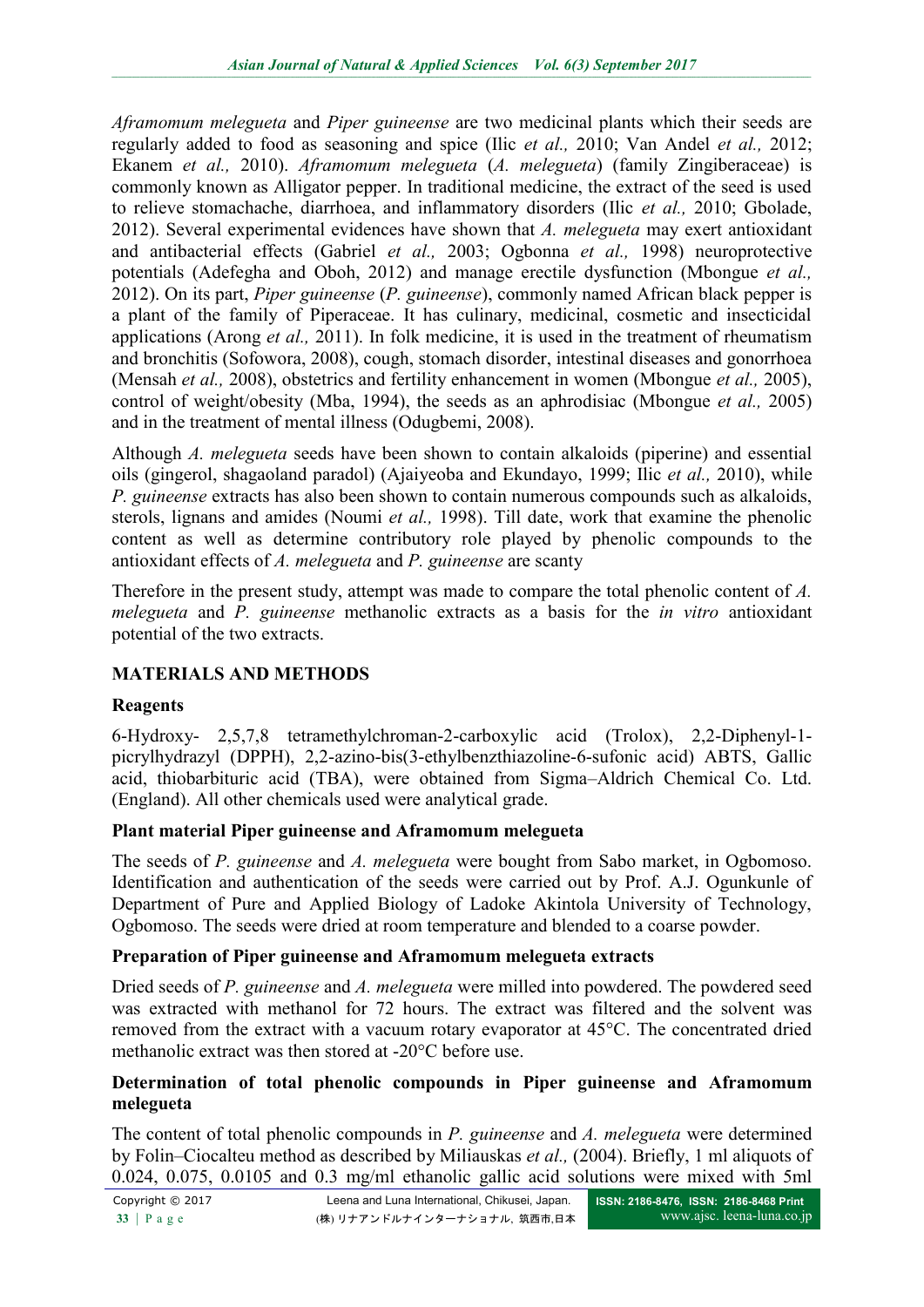Folin-ciocalteu reagent (diluted ten-fold) and 4ml (75g/L) sodium carbonate. The absorption was read after 30 min at  $20^{\circ}$ C at 765 nm and the calibration curve was drawn. One ml of either *P. guineense* or *A. melegueta* (1mg/ml) were mixed with the same reagents as described above, and after l hour the absorption was measured for the determination of plant phenolics. All determinations were performed in triplicate. Total content of phenolic compounds in plant methanol extracts in gallic acid equivalents (GAE) was calculated by the following formula:

 $C = c \cdot V/m'$ 

Where: C-total content of phenolic compounds, mg/g plant extract, in GAE; c-the concentration of gallic acid established from the calibration curve, mg/ml; V- the volume of extract, ml; m΄- the weight of pure plant methanolic extract, g.

## **Trolox equivalent antioxidant capacity (TEAC) assay**

The assay was performed essentially as described by Re *et al.,* (1999). ABTS radical cation was produced by reacting 7 mM ABTS stock solution with 2.45 mM potassium persulphate and allowing the mixture to stand in the dark at room temperature for 12–24 h before use. The ABTS<sup> $\bullet$ <sup> $\ddagger$ </sup> solution was diluted with water and adjusted to an absorbance of 0.700  $\pm$  0.020</sup> at 734nm. For the photometric assay, 1ml of the  $ABTS^{\bullet+}$  solution and various concentrations of the extracts were mixed for 45 seconds and measured immediately after 1 minute at 734nm. The antioxidant activity of the extracts was calculated by determining the decrease in absorbance at different concentrations by using the following equation.

% antioxidant activity =  $((A_{(ABTS}^{\bullet+})$  - $A_{(Extacts)}) / (A_{(ABTS}^{\bullet+})$ ) X 100.

# **DPPH (2,2-Diphenyl-1-picrylhydrazyl) radical scavenging activity**

The assay was performed as previously described by Schelesier *et al.,* (2002). The radical solution is prepared by dissolving 2.4 mg DPPH' in 100 ml methanol. For the photometric assay 1.95 ml DPPH<sup>•</sup> solution and 50 µl antioxidant solution were mixed. At first, the absorbance of the disposable cuvette with 1.95 ml DPPH<sup>•</sup> was measured as blank, then the antioxidant solution was added and mixed. The reaction was measured at 5 min interval at 515 nm until  $\Delta A = 0.003$  min<sup>-1</sup>. The anti-oxidative activity was calculated by determining the decrease in absorbance at different concentrations by using the following equation:

 $%$  Inhibition activity =  $\bullet$ <sub>)</sub> –A (Extracts)) / (A (DPPH $\bullet$ )) X 100

## **Statistical analysis**

Results are expressed as means  $\pm$  SEM. Statistical analyses were performed using one way analysis of variance followed by Tukey's test. All analyses were done using Graph Pad Prism Software Version 5.00 and *p < 0.05* was considered statistically significant.

# **RESULTS**

## **Trolox equivalent antioxidant capacity (TEAC) assays [mmo]I-1 of trolox, gallic acid,**  *Piper guineense* **and** *Aframomum melegueta*

In TEAC assay, the inhibition of ABTS<sup>++</sup> radical cation was directly related to the concentration of the extracts and the TEAC value of Trolox is 1.00 (Table 1 & Figures 1). Gallic acid responded as the strongest antioxidant in the assay while *P. guineense* showed greater antioxidant activity than *A. melegueta* (Table 1 & Figure 1).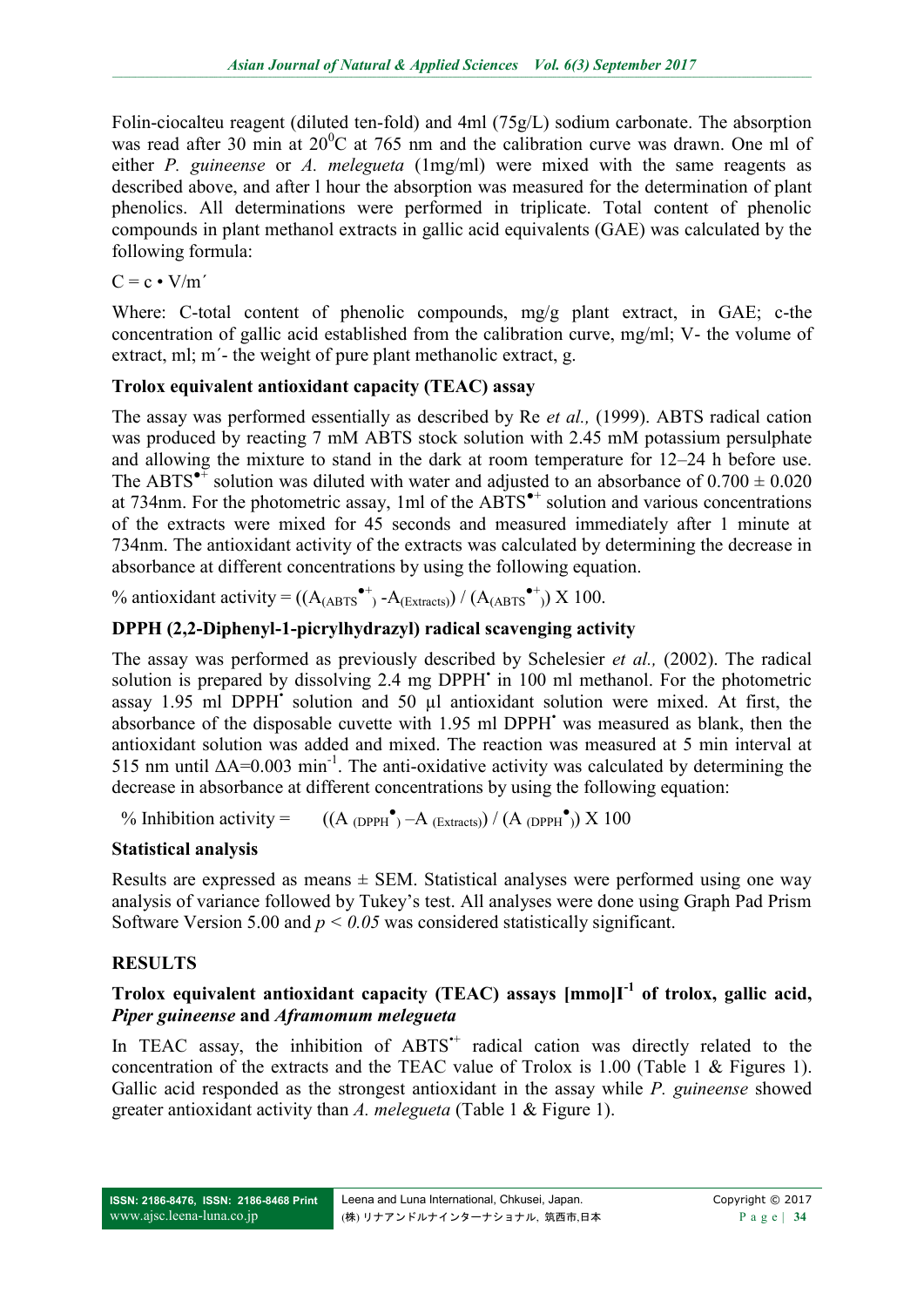| Sample              | Trolox equivalent antioxidant capacities<br>(TEAC) |
|---------------------|----------------------------------------------------|
| Trolox              | 1.00                                               |
| Gallic              | $4.25 \pm 0.12$                                    |
| Piper guineense     | $0.27 \pm 0.03$                                    |
| Aframomum melegueta | $0.13 \pm 0.01$                                    |

**Table 1. Trolox equivalent antioxidant capacities (TEAC) (mmol/L) of trolox, gallic,** *Piper guineense* **and** *Aframomum melegueta*

Values are the means of three experiments  $\pm$  SEM.



Figure 1. The effects of different concentrations of Gallic, Trolox, *Piper guineense* and *Aframomum melegueta* on the inhibition of the ABTS radical. Values are the means of three experiments  $\pm$  SEM.

**Diphenyl-1-picrylhydrazyl (DPPH) scavenging activity of** *Piper guineense* **and**  *Aframomum melegueta*



Figure 2. The effects of time on different concentration of methanolic extract of *Piper guineense* on inhibition of DPPH radical

| Copyright © 2017 | Leena and Luna International, Chikusei, Japan. | ISSN: 2186-8476, ISSN: 2186-8468 Print |
|------------------|------------------------------------------------|----------------------------------------|
| $35$   Page      | (株)リナアンドルナインターナショナル、筑西市、日本                     | www.ajsc. leena-luna.co.jp             |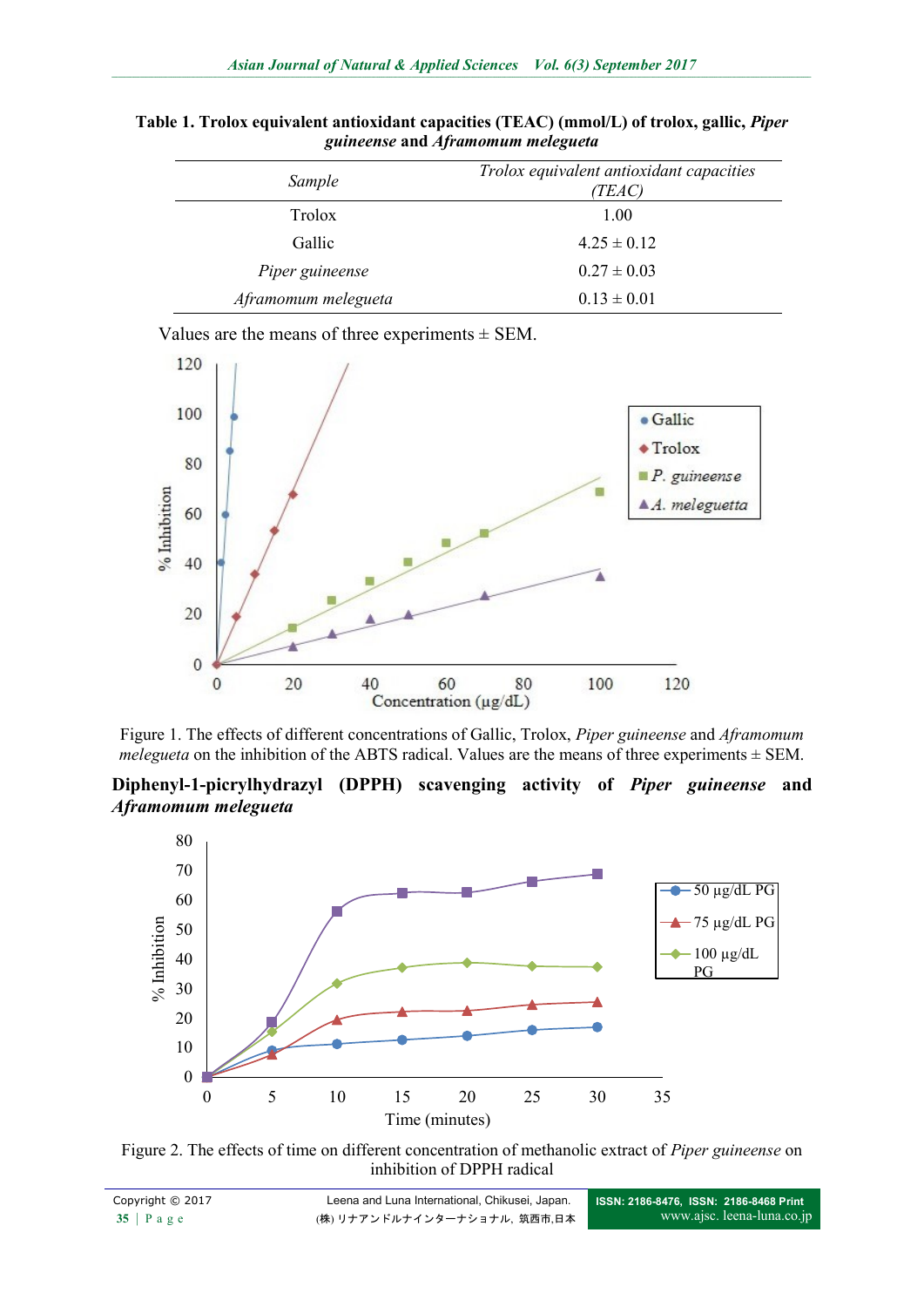*P. guineense* and *A. melegueta* demonstrated a concentration and time dependent scavenging activity by quenching DPPH radicals (Figure 2  $\&$  3) and was compared with gallic acid, as a positive control. The  $IC_{50}$  values (defined as the concentration of test compound required to produce 50% inhibition) for DPPH scavenging by *P. guineense*, *A. melegueta* and gallic acid were  $241.54 \pm 5.28 \mu g/dL$ ,  $316.91 \pm 6.71 \mu g/dL$  and  $16.32 \pm 1.50$  respectively (Table 2).



Figure 3. The effects of time on different concentration of methanolic extract of *Aframomum melegueta* on inhibition of DPPH radical

**Table 2. DPPH radical scavenging value of Gallic acid,** *Piper guineense* **and** *Aframomum melegueta* **(µg/mL)**

| Sample              | DPPH scavenging activity $(IC_{50})$ |
|---------------------|--------------------------------------|
| Gallic              | $16.32 \pm 1.50$                     |
| P. guineense        | $241.54 \pm 5.28$                    |
| Aframomum melegueta | $316.91 \pm 6.71$                    |

Values are the means of three experiments  $\pm$  SEM

### **The Total Phenolic Content of** *Piper guineense* **and** *Aframomum melegueta*

The phenolic contents of *P. guineense* and *A. melegueta* were determined using Folin-Ciocalteu assay and by constructing a standard curve using gallic acid. The total amount of phenolic compounds present in *P. guineense* and *A. melegueta* were found to be  $37.15 \pm 2.62$ and  $21.29 \pm 1.12$  mg/g respectively in Gallic acid equivalent (Table 3)

#### **Table 3. The total phenolic content of** *Piper guineense* **and** *Aframomum melegueta* **in mg gallic acid equivalent/g dry weight.**

| Sample              | Total phenol     |
|---------------------|------------------|
| P. guineense        | $3715 \pm 262$   |
| Aframomum melegueta | $21.29 \pm 1.12$ |

Values are the means of three experiments  $\pm$  SEM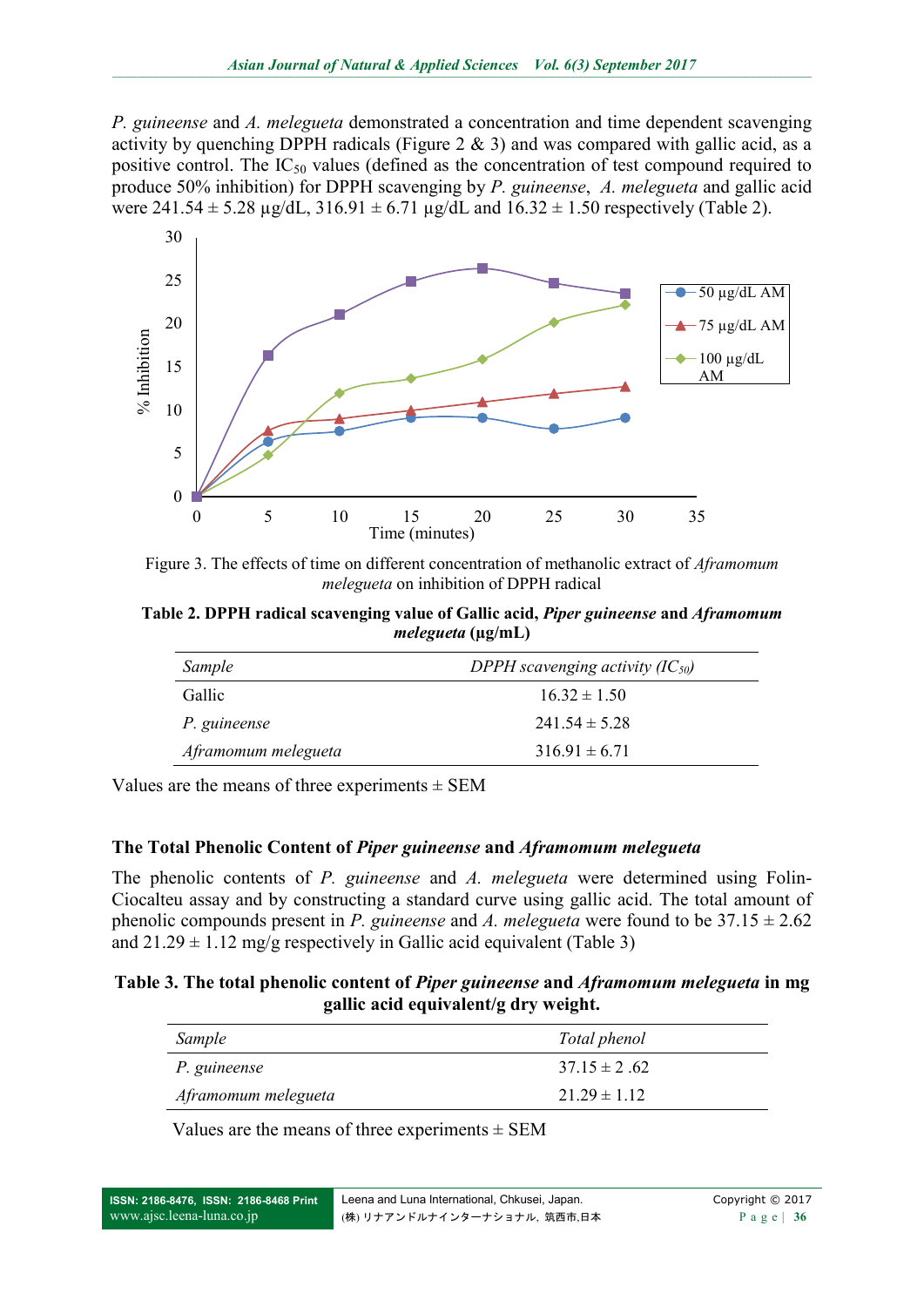## **DISCUSSION**

The present study investigated the antioxidant potential of *A. melegueta* and *P. guineense.*  Among the various methods used to evaluate the total antioxidant activity of vegetables or other plants, the ABTS<sup>++</sup> and DPPH radical scavenging assay are among the common applied methods. The abilities of antioxidants to scavenge the pre-formed ABTS<sup>++</sup> radical cation measured in TEAC value have been reported to be influenced by the presence of functional groups and number of conjugated double bonds in carotenoids (Miller *et al.,* 1996), as well as polyphenols and ascorbic acid content in the beverages (Schlesier *et al.,* 2002). The ABTS radical-scavenging study revealed that *P. guineense* has stronger antioxidants potential than *A. melegueta.* The result also shows that inhibition of the ABTS<sup>++</sup> radical by the two antioxidants is concentration dependent.

DPPH is a dark-coloured crystalline powder composed of stable free radical molecules. DPPH assay is based on its change of colour from Violet to pale yellow when mixed with a substance that can donate hydrogen atom. The colour change is based on the transformation from the oxidized to its reduced form and this makes it a useful tool in assessing antioxidant activities of phytochemicals in vitro (Molyneux, 2004). The quantitative DPPH assay results provided here revealed the concentration and time-dependent antioxidant activity of methanolic extract of *P. guineense* with  $IC_{50}$  of 241.54  $\pm$  5.28 g/ml and that of *A. melegueta* with IC<sub>50</sub> of 316.91  $\pm$  6.71 g/ml, both comparable to that of the standard compound Gallic acid (IC<sub>50</sub> of 16.32  $\pm$  1.50 g/ml). The results also indicates that *P. guineense* has higher DPPH radical scavenging ability than *A. melegueta*. Although,  $IC_{50}$  of the extracts are low when compared to that of Gallic acid, but the result showed the hydrogen donating ability of the active component of the two extracts.

Antioxidant activities of plant extracts were usually linked to their phenolic content, though it is well accepted that non phenolic antioxidants might also contribute to the antioxidant activity of plant extract (Hassimotto *et al.,* 2005; Harish and Shivanandappa, 2006). Phenolic compounds are commonly found in the plant kingdom, and they have been reported to have multiple biological effects, including antioxidant activity (Schroeter *et al.,* 2002; Fraga, 2007). In the present study, the amount of phenolic compounds in *A. melegueta* and *P. guineense* were determined. The content of phenolic compounds in methanolic extract of *P. guineense* was found to be  $37.15 \pm 2.62$  (mg GAE/g of extract in dried weight) which is higher than total phenolic content in *A. melegueta* found to be  $21.29 \pm 1.12$  (mg GAE/g of extract in dried weight).

A detailed look at the two cell-free antioxidant assays used in this study showed *P. guineense* to respond as strongest antioxidants in the two assays. *P. guineense* also contained higher amount of phenolics than *A. melegueta* suggesting that the effectiveness of the antioxidant activity of the extracts may be associated with phenolic content. It is proposed that the phenolic compounds of *A. melegueta* and *P. guineense* may play an important role in the observed antioxidant activities of the extracts. Although antioxidant potential of *A. melegueta* and *P. guineense* have been ascribed to polyphenols content of the two extracts in this study, but other antioxidant compounds such as ascorbic acid that are not subject of this study may also contribute.

## **CONCLUSION**

The result of this study indicates that extracts of *A. melegueta* and *P. guineense* scavenge both ABTS<sup>\*+</sup> and DPPH radical cations and these abilities are found to be dose-dependent. In the two antioxidant assays, *P. guineense* is found to be more effective as an antioxidant when compared with antioxidant ability displayed by *A. melegueta*. The same extract also has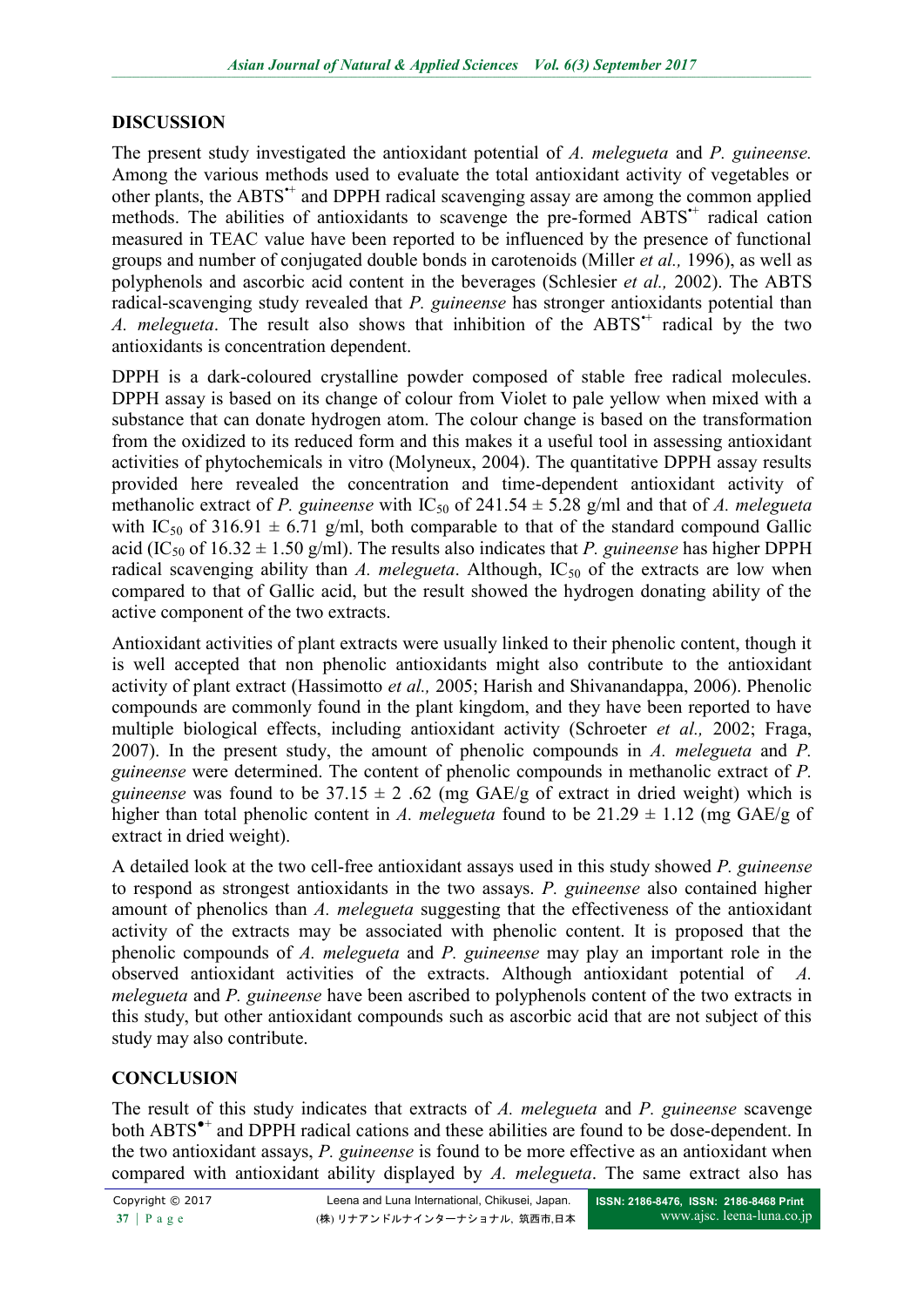higher amount of phenolic compounds than *A. melegueta* suggesting that antioxidant activities of these two extracts may be related to their phenolic content. Therefore, the strong antioxidant properties and the presence of phenolic compounds in *A. melegueta* and *P. guineense* may justify their popular consumption and usage in herbal medicine.

## **ETHICAL APPROVAL**

All authors hereby declare that "Principles of laboratory animal care" (NIH publication No.

85-23, revised 1985) were followed, as well as specific national laws where applicable. All experiments have been examined and approved by the Faculty of Basic Medical Sciences,

LAUTECH, Ogbomoso ethics committee.

## **REFERENCES**

- [1] Adefegha, S. A., & Oboh, G. (2012). Acetylcholinesterase (AChE) inhibitory activity: Antioxidant properties and phenolic composition of two Aframomum species. *J. Basic Clin. Physiol. Pharmacol.*, *23*, 153–161.
- [2] Ajaiyeoba, E. O., & Ekundayo, O. (1999). Essential oil constituents of Aframomummelegueta (Roscoe) K. schum seeds (Alligator pepper) from Nigeria, *FlavourFragrance J*., *14*, 109–111.
- [3] Arong, G. A., Oku, E. E., Obhiokhenan, A. A., Adetunji, B. A., & Mowang, D. A. (2011). Protectantability of Xylopiaaethiopica and *P. guineense* leavesagainstthe cowpea bruchid Callosobruchusmaculatus (Fab.)(Coleoptera: Bruchidae). *World J. Sci.Technol*., *1*(7), 14–19.
- [4] Cevalls-Casals, B. A., & Cisneros-Zevallos, L. (2003). Stoichimetric and kinetic studies of antioxidants from Audean purple corn and red—fleshed. *Chemistry*, *51*, 3313-3319.
- **[5]** Dalle-Donne, I., Rossi, R., Colombo, R., Giustarini, D., & Milzani, A. (2006). Biomarkers of oxidative damage in human disease. *Clin Chem*., *52*, 601-623.
- [6] Ekanem, Q., Udoh, V., & Oku, E. (2010). Effects of ethanol extract of Piperguineense seeds (Schum. and Thonn) on the conception of mice (MusMusculus). *Afr. J. Pharm. Pharmacol*., *4*, 362–367.
- [7] Fraga, C.G. (2007). Plant polyphenols: How to translate their *in vitro* antioxidant actions to *in vivo* conditions. *International Union of Biochemistry and Molecular Biology Life* (*IUBMB LIFE*), *59*, 308-315.
- [8] Gabriel, A. O., Makinde, O., Falade, O. K., Phyllis, I., & Peters, U. (2003). Extraction andcharacterization of antioxidants from *A. melegueta*and Xylopiaaethiopica, *Eur. Food Res. Technol.*, *216*, 526–528.
- [9] Gbolade, A. (2012). Ethnobotanical study of plants used in treating hypertension in Edo State of Nigeria. *Journal of Ethnopharmacology*, *144*, 1–10.
- [10] Harish, R., & Shivanandappa, T. (2006). Antioxidant activity andhepatoprotective potential of *Phyllanthusniruri*. *Food Chem*., *95*(2), 180-185.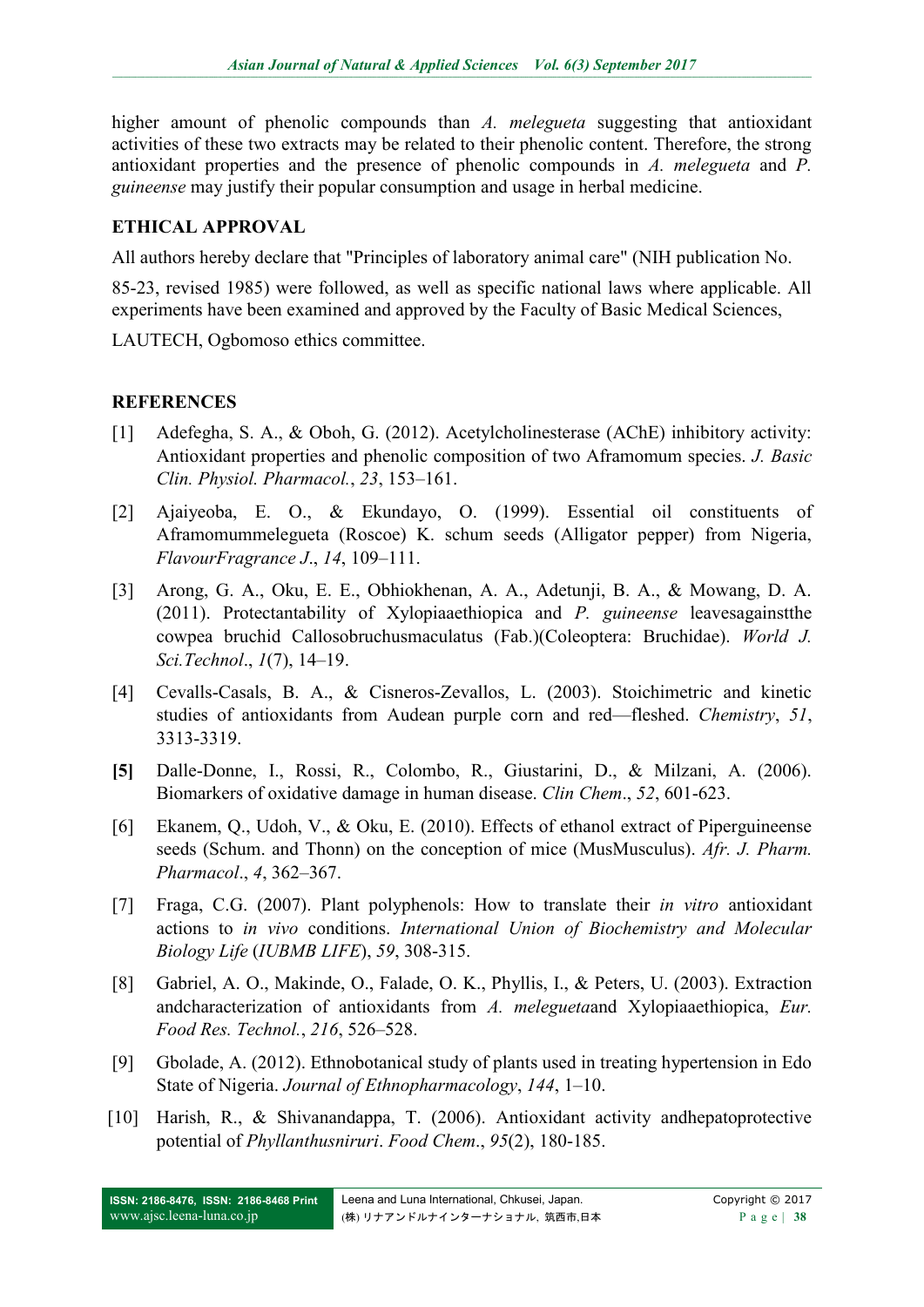- [11] Hassimotto, N., Genovese, M., & Lajolo, F. (2005). Antioxidant activity of dietary fruits, vegetables, and commercial frozen fruit pulps. *J. Agric. Food Chem., 53*(8), 2928-2935.
- [12] Ilic, N., Schmidt, B.M., Poulev, A., & Raskin, I. (2010). Toxicological evaluation of Grains of Paradise (Aframomummelegueta) [Roscoe] K. Schum. *Journal of Ethnopharmacology, 127*, 352–356.
- [13] Maritim, A. C., Sanders, R. A., & Watkins, J. B. (2003). Diabetes, oxidative stress, and antioxidants: *Journal Biochemistry and Molecular Toxicology, 17*, 24–38.
- [14] Mba, M.A. (1994). Effect of dietary intake of *P. guineense* on growth and indices of fitness in Rattusrattus. *Isc.Innoa*, *4*, 383–388.
- [15] Mbongue, F.G.Y., Kamtchouing, P., Essame, O.J.L., Yewah, P.M., Dimo, T., & Lontsi, D. (2005). Effect of the aqueous extract of dry fruits of *P. guineense* on the reproductive function of adult male rats. *Indian J. Pharmacol*., *7*, 30–32.
- [16] Mbongue, G. Y. F., Kamtchouing, P., & Dimo, T. (2012). Effects of the aqueous extract of dryseeds of *A. melegueta*on some parameters of the reproductivefunction of mature male rats, *Andrologia*, *44*, 53–58.
- [17] Mensah, J.K., Okoli, R.I., Ohaju-Obodo, J.O., & Eifediyi, K. (2008). Phytochemical, nutritional and medical properties of some leafy vegetables consumed by Edo people of Nigeria. *Afr. J. Biotechnol.*, *7* (14), 2304–2309.
- [18] Miliauskas, G., Venskutonis, P., & Beek, T. (2004). Screening of radical scavenging activity of some medicinal and aromatic plant extracts. *Food Chem*., *85*, 231-237.
- [19] Miller, N.J., Sampson, J., Vandeias, L.P., Bramley, P.M., & Rice-Evans, C.A. (1996). Antioxidant activities of carotenes and xanthophylls. *FEBS Letters*, *384*, 240-242.
- [20] Molyneux, P. (2004). The use of the stable free radical diphenylpicrylhydrazyl (DPPH) for estimating antioxidant activity Songklanakarin. *J. Sci. Technol*., *26* (2), 211-219.
- [21] Noumi, E., Amvam, W., & Lontsi, D. (1998). Aphrodisiac plants used in Cameroon*. Fitoterapia*, *69*, 5–34.
- [22] Odugbemi, T. (2008). *A textbook of medicinal plants from Nigeria*. Lagos, Nigeria: University of Lagos Press.
- [23] Ogbonna, C. N., Nozaki, K., & Yajima, H. (1998). Antimicrobial activity of Xylopiaaethiopica: *A. melegueta*and *P. guineense*ethanolic extracts and the potential of using Xylopiaaethiopica to preserve fresh orange juice. *Afr. J.Biotechnol*., *12*, 1993– 1998.
- [24] Orhan, H., Orhan, G. H., Vriese, E., Vermeulen, N. P. E., & Meerman, J. N. N. (2006). Application of lipid peroxidation and protein oxidation biomarkers for oxidative damage in mammalian cells: A comparison with two fluorescent probes. *Toxicology in Vitro*, *20*, 1005-1013.
- [25] Re, R., Pellegrini, N., Proteggente, A., Pannala, A., Yang, M., & Rice-Evans, C. (1999). Antioxidant activity applying an improved ABTS radical cationdecolorization assay. *Free Radical Biology and Medicine*, *26* (9–10), 1231–1237.